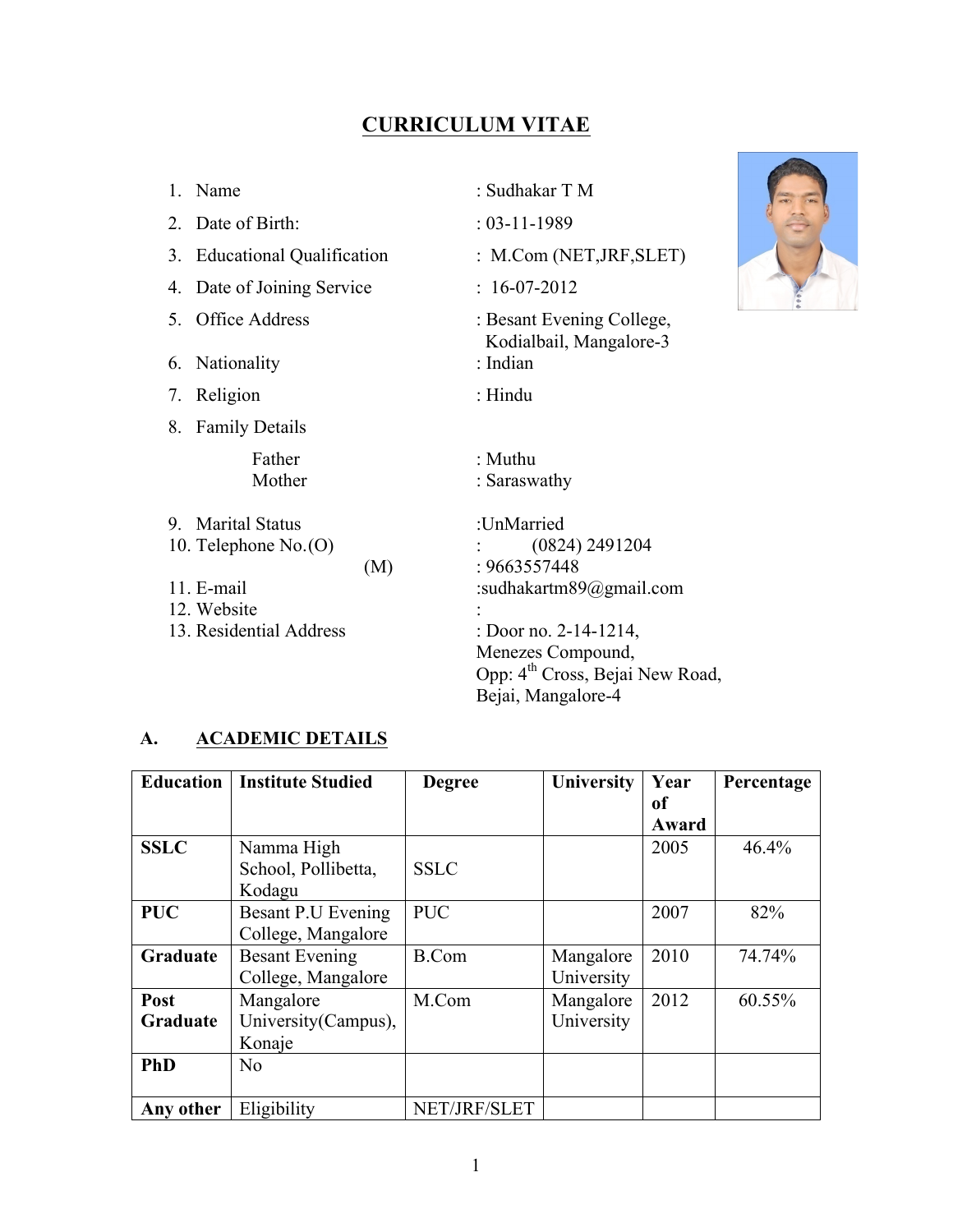# **B. PROFESSIONAL DETAILS**

| Name of the College | : Besant Evening College |  |
|---------------------|--------------------------|--|
|                     | Kodialbail, Mangalore    |  |

- 2. Name of the Department : Commerce
- 3. Years of Service : 5 year

# 5. Seminars/Conferences / Symposia/Workshops attended/Papers Presented

| S1.            | Date & Year | Theme                     | <b>Sponsoring Body</b>  | University/State/ | Type          |
|----------------|-------------|---------------------------|-------------------------|-------------------|---------------|
| No.            |             |                           |                         | National/         | of            |
|                |             |                           |                         | International     | Participation |
| $\mathbf{1}$   | 02-08-2012  | <b>Student Counseling</b> | Mangalore Alumni        | University level  | Delegate      |
|                |             |                           | Association and         | Workshop          |               |
|                |             |                           | <b>MAPS College</b>     |                   |               |
| $\overline{2}$ | 12-03-2013  | Dakshina Kannada Then     | <b>Besant Evening</b>   | National Level    | Delegate      |
|                | 13-03-2013  | & Now- A study in         | College, Mangalore      | Seminar           |               |
|                |             | Regional Experience       |                         |                   |               |
| $\overline{3}$ | 29-06-2013  | Revised Syllabus of       | Govinda Dasa            | University level  | Delegate      |
|                |             | <b>BBM III Semester</b>   | college & FOBMAT        | Workshop          |               |
| $\overline{4}$ | 30-06-2013  | Convention on Higher      | AMUCT & St              | University level  | Delegate      |
|                |             | Education                 | <b>Aloysius College</b> | Workshop          |               |
| $\overline{5}$ | 12-09-2013  | Effective Partnership b/w | <b>Besant Evening</b>   | National Seminar  | Delegate      |
|                |             | Commercial Banks &        | College, Mangalore      |                   |               |
|                |             | Micro Finance             |                         |                   |               |
|                |             | Institutions              |                         |                   |               |
| 6              | 17-12-2013  | <b>Effectual Disaster</b> | <b>Besant Evening</b>   | National Seminar  | Delegate      |
|                |             | Management in India       | College, Mangalore      |                   |               |
|                |             | with special reference to |                         |                   |               |
|                |             | Dakshina Kannada          |                         |                   |               |
| $\overline{7}$ | 21-03-2014  | Swami Vivekananda:        | <b>Besant Evening</b>   | National Seminar  | Delegate      |
|                | 22-03-2014  | Youth Icon and Apostle    | College, Mangalore      |                   |               |
|                |             | of Social Harmony in the  |                         |                   |               |
|                |             | Current World Order       |                         |                   |               |
| 8              | 14-12-2014  | Revised Syllabus of IV    | Poornaprajna            | University level  | Delegate      |
|                |             | <b>Semester BBM</b>       | College &               | Workshop          |               |
|                |             |                           | <b>FOBMAT</b>           |                   |               |
| 9              | 22-08-2014  | LIBTRANS 2014             | <b>Besant Evening</b>   | National Seminar  | Delegate      |
|                | 23-08-2014  |                           | College, Mangalore      |                   |               |
| 10             | 23-01-2015  | Gender Issues on          | Canara College,         | National Seminar  | Delegate      |
|                | 24-01-2015  | Campus & In Society       | Mangalore               |                   |               |
| 11             | 28-01-2015  | Issues & Prospects of     | Dhavala College,        | National Seminar  | Delegate      |
|                | 29-01-2015  | Micro, Small & Medium     | Moodbidri               |                   |               |
|                |             | Enterprises               |                         |                   |               |